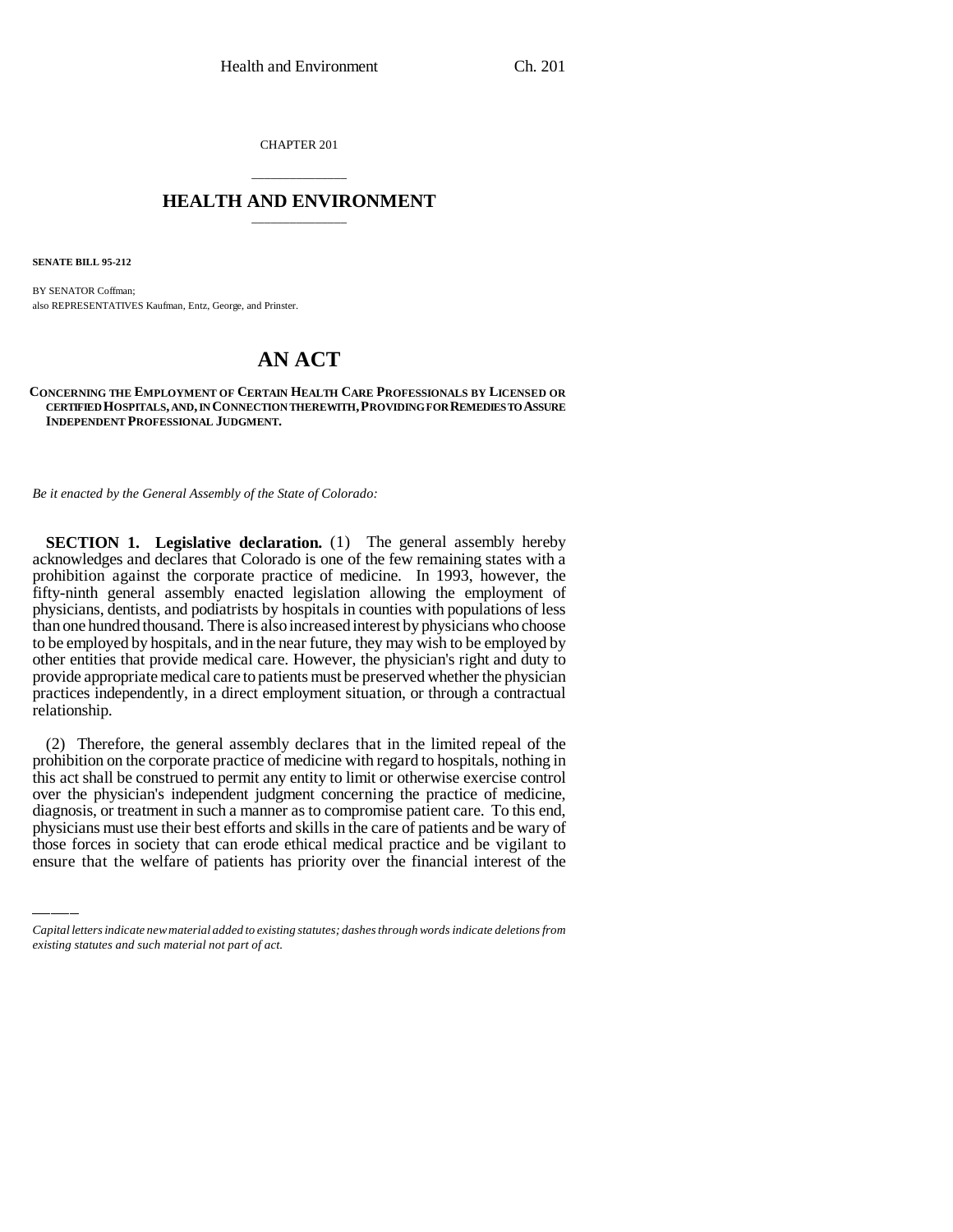physician or of any hiring or contracting entity.

**SECTION 2.** 25-3-103.7 (1) (a), (3), and (5), Colorado Revised Statutes, 1989 Repl. Vol., as amended, are amended, and the said 25-3-103.7 is further amended BY THE ADDITION OF THE FOLLOWING NEW SUBSECTIONS, to read:

**25-3-103.7. Employment of physicians - when permissible - conditions.** (1) For purposes of this section:

(a) "Hospital" means a hospital currently licensed or certified by the department of public health and environment pursuant to the department's authority under section  $25$ -1-107 (1) (1). and located in a county with a population of less than one hundred thousand as determined by the most recent available estimate by the division of planning in the department of local affairs.

(3) Nothing in this section shall be construed to allow any hospital which employs a physician to limit or otherwise exercise control over the physician's independent professional judgment concerning the practice of medicine or diagnosis or treatment or to require physicians to refer exclusively to the hospital OR THE HOSPITAL'S EMPLOYED PHYSICIANS. Any hospital which knowingly OR RECKLESSLY so limits or controls a physician IN SUCH MANNER or attempts to do so shall be deemed to have violated hospital standards of operation and shall MAY be held liable TO THE PATIENT OR THE PHYSICIAN, OR BOTH, for such violations, including proximately caused damages. NOTHING IN THIS SECTION SHALL BE CONSTRUED TO AFFECT ANY SUCH HOSPITAL'S DECISIONS WITH RESPECT TO THE AVAILABILITY OF SERVICES, TECHNOLOGY, EQUIPMENT, FACILITIES, OR TREATMENT PROGRAMS, OR AS REQUIRING ANY SUCH HOSPITAL TO MAKE AVAILABLE TO PATIENTS OR PHYSICIANS ADDITIONAL SERVICES, TECHNOLOGY, EQUIPMENT, FACILITIES, OR TREATMENT PROGRAMS.

(5) The MEDICAL STAFF bylaws OR POLICIES OR HOSPITAL POLICIES of any hospital which employs physicians shall not discriminate with regard to credentials or staff privileges on the basis of whether a physician is an employee of, A PHYSICIAN WITH STAFF PRIVILEGES AT, or a contracting physician with, the hospital. ANY HOSPITAL THAT DISCRIMINATES WITH REGARD TO CREDENTIALS OR STAFF PRIVILEGES ON THE BASIS OF WHETHER A PHYSICIAN IS AN EMPLOYEE OF, A PHYSICIAN WITH STAFF PRIVILEGES AT, OR A CONTRACTING PHYSICIAN WITH, THE HOSPITAL SHALL BE DEEMED TO HAVE VIOLATED HOSPITAL STANDARDS OF OPERATION AND MAY BE HELD LIABLE TO THE PHYSICIAN FOR SUCH VIOLATIONS, INCLUDING PROXIMATELY CAUSED DAMAGES. THIS SUBSECTION (5) SHALL NOT AFFECT THE TERMS OF ANY CONTRACT OR WRITTEN EMPLOYMENT ARRANGEMENT WHICH PROVIDES THAT THE CREDENTIALS OR STAFF AND CLINICAL PRIVILEGES OF ANY PRACTITIONER ARE INCIDENT TO OR COTERMINOUS WITH THE CONTRACT OR EMPLOYMENT ARRANGEMENT OR THE INDIVIDUAL'S ASSOCIATION WITH A GROUP HOLDING THE CONTRACT.

(7) THE MEDICAL STAFF BYLAWS OR POLICIES OR HOSPITAL POLICIES OF ANY HOSPITAL THAT EMPLOYS PHYSICIANS SHALL CONTAIN A PROCEDURE BY WHICH COMPLAINTS BY PHYSICIANS ALLEGING A VIOLATION OF SUBSECTION (3), (4), OR (5) OF THIS SECTION MAY BE HEARD AND RESOLVED, WHICH PROCEDURE SHALL ENSURE THAT THE DUE PROCESS RIGHTS OF THE PARTIES ARE PROTECTED. A PHYSICIAN WHO BELIEVES HE OR SHE HAS BEEN THE SUBJECT OF A VIOLATION OF SUBSECTION (3), (4), OR (5) OF THIS SECTION HAS A RIGHT TO COMPLAIN AND REQUEST REVIEW OF THE